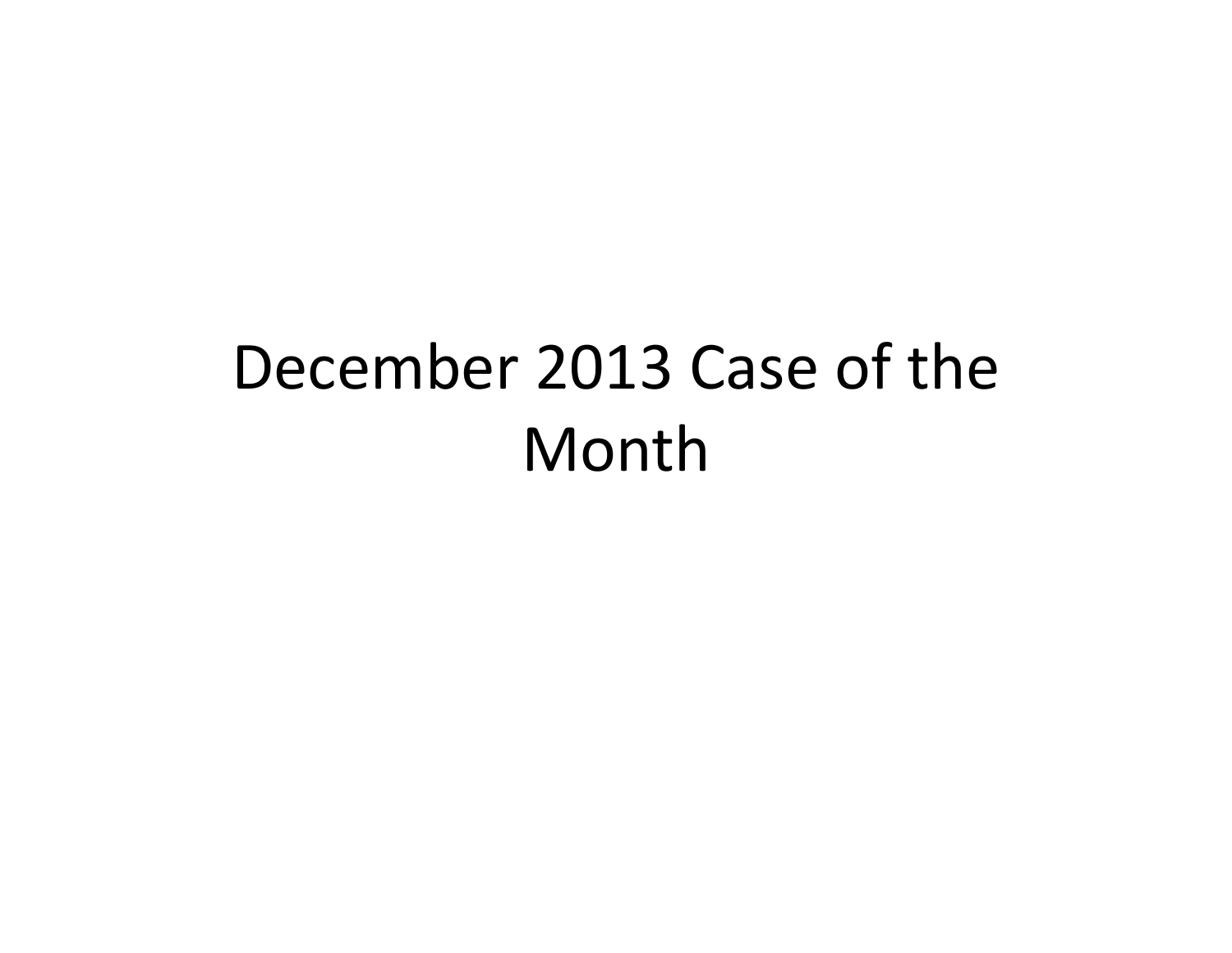## Signalment and History

• A 10 month old female bearded dragon named "Pancake" presented for <sup>a</sup> 3 week history of inappetence, drinking less, lethargy, constipation, and swelling and stiffness in the left rear leg. An aspirate was done on the subcutaneous tissue around the tibial‐tarsal joint on the left rear leg.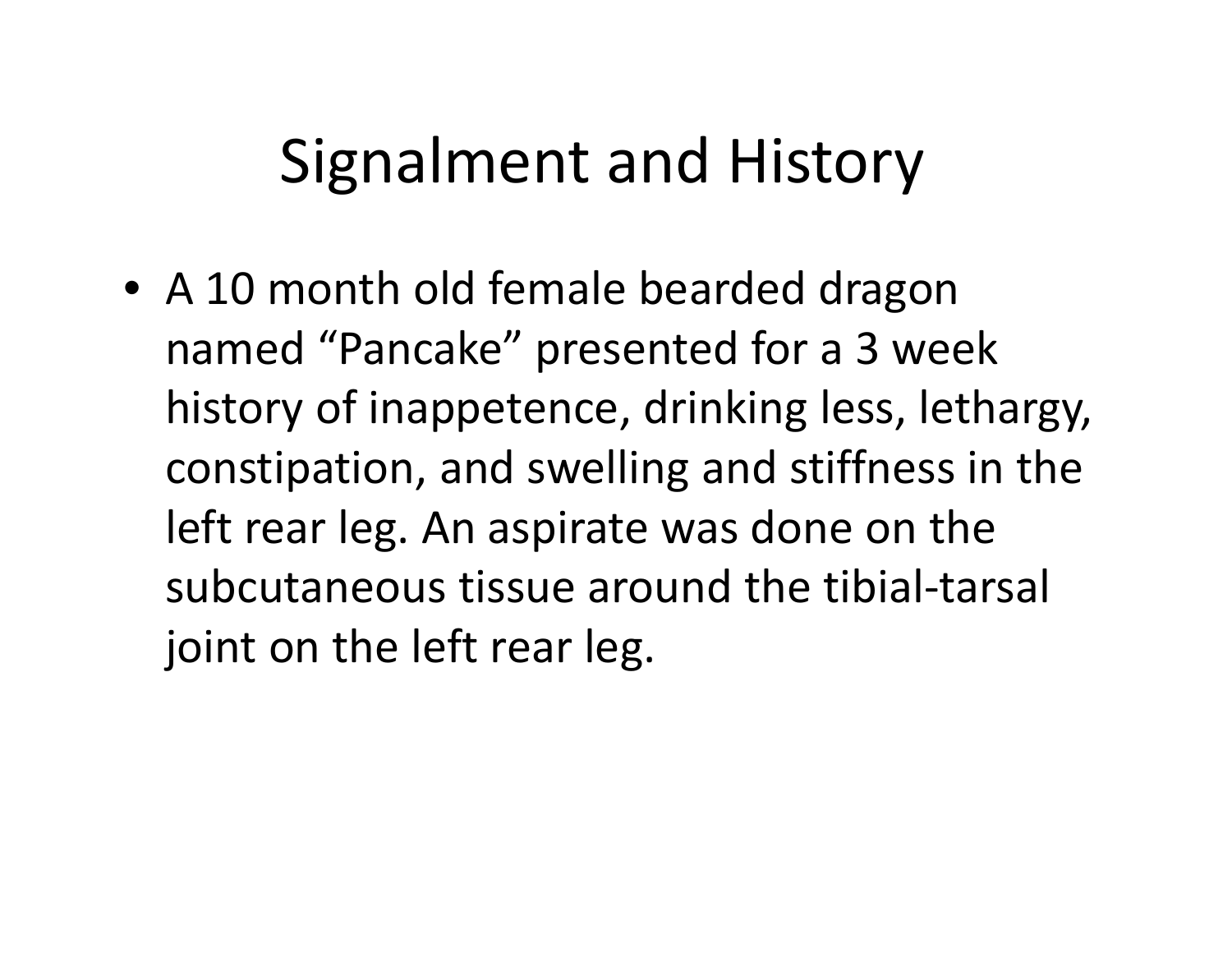## Image 1: Cytology sample on 20x objective

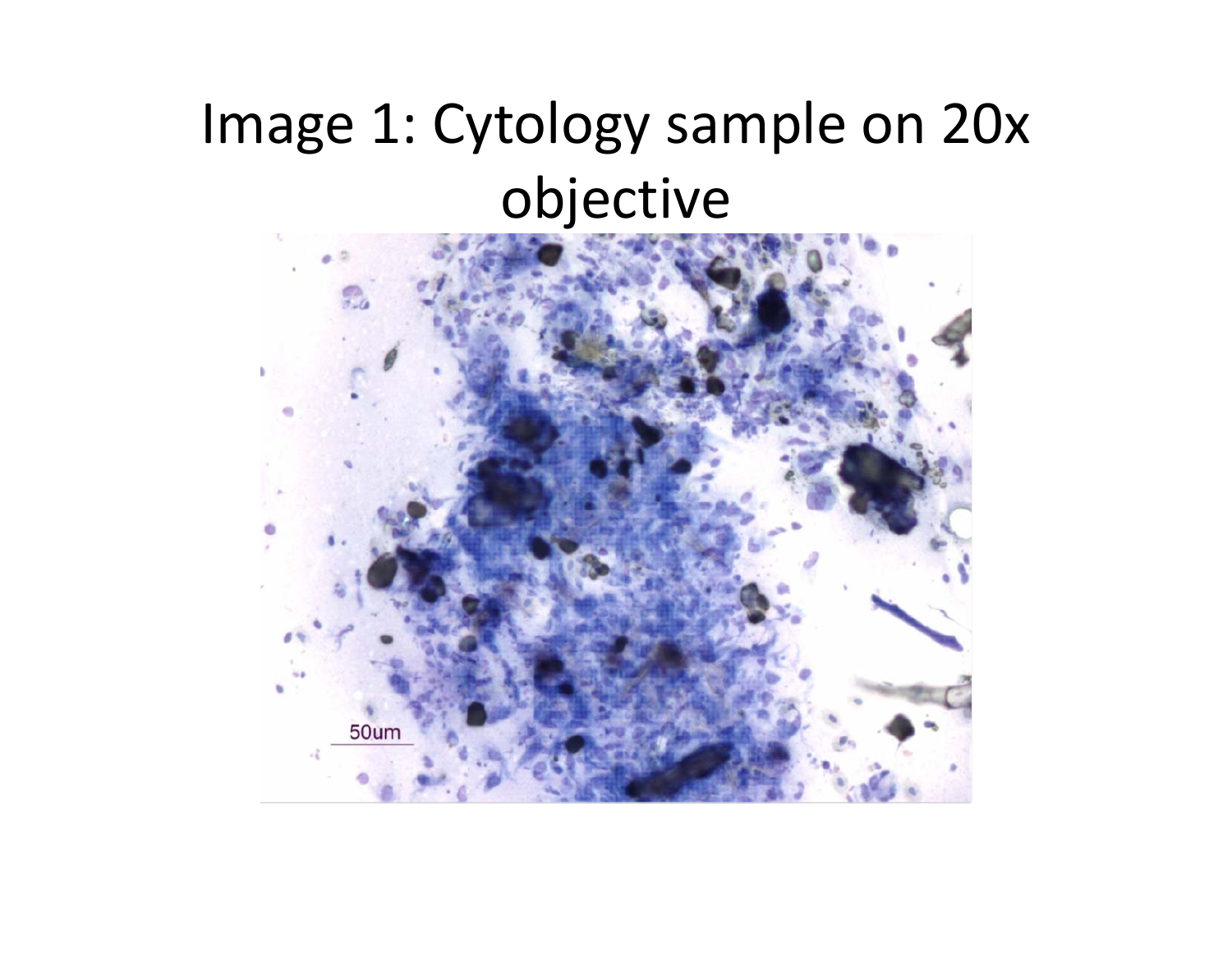## Image 1: Same preparation viewed with polarizer, 20x objective

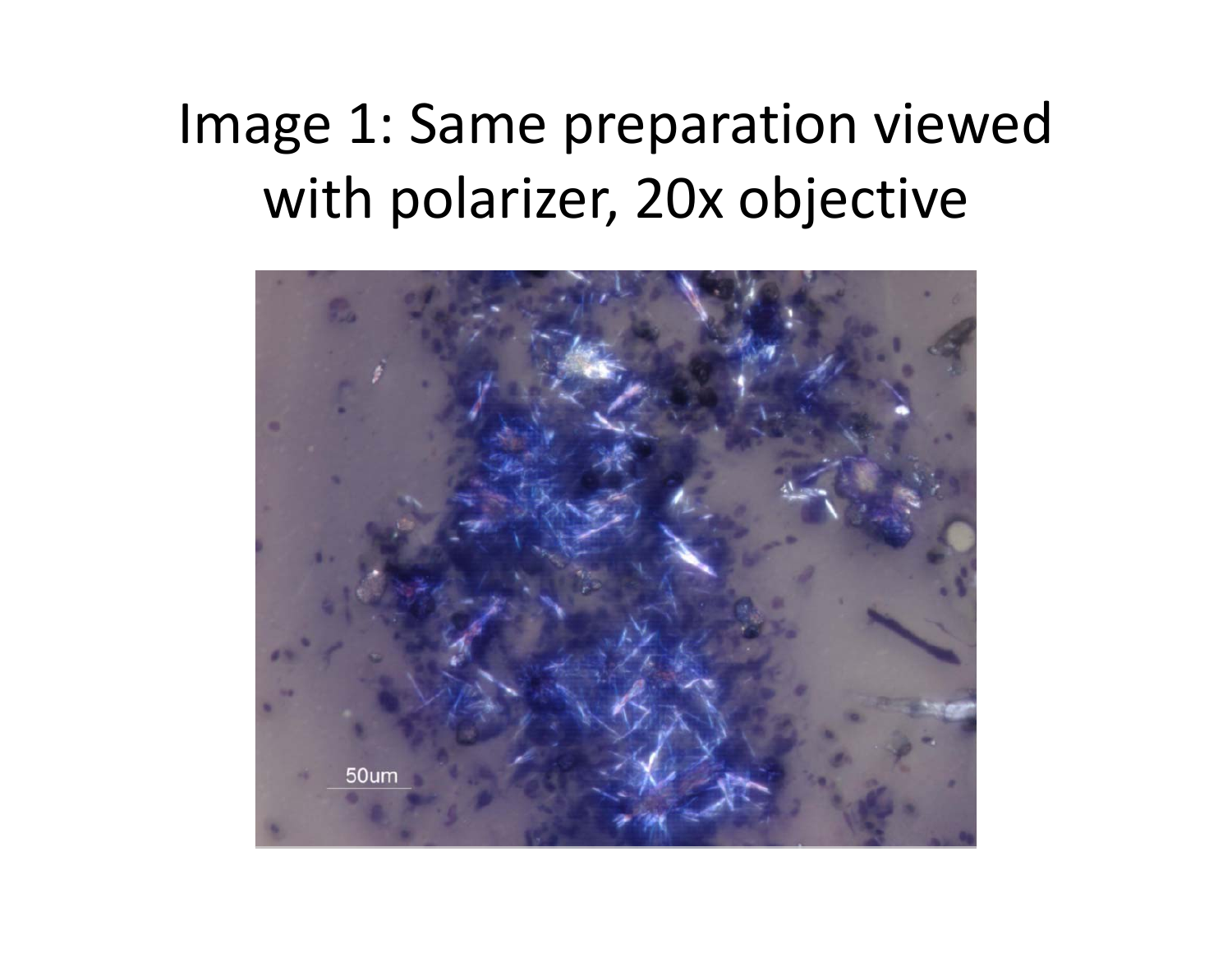**What is your interpretation of the cytologic findings? What diagnostic tests would you do next?**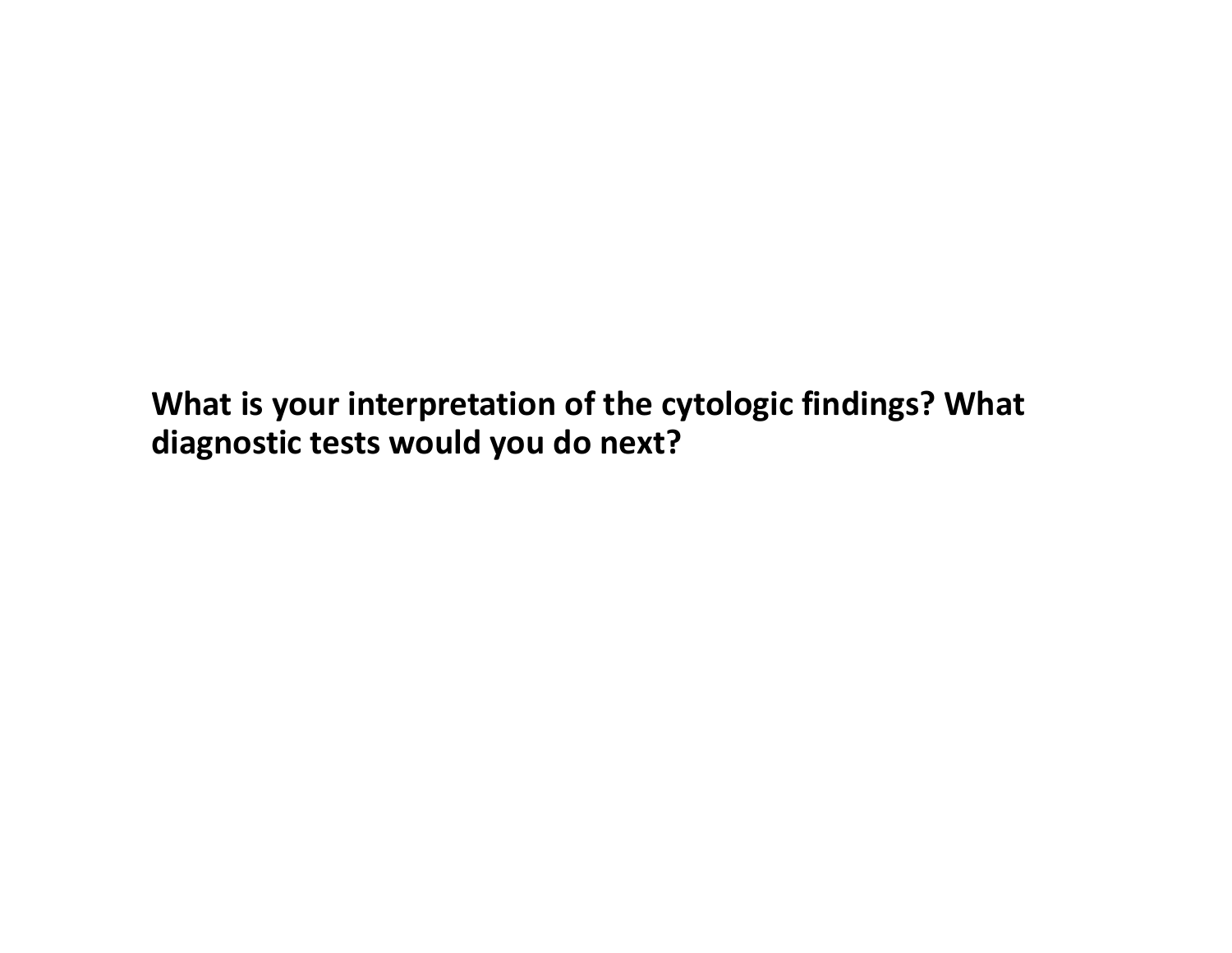Interpretation of cytology:

The preparations (4) vary in nucleated cellularity. The most cellular sample has high nucleated cellularity, frequent lysed cells and erythrocytes and a pale blue background. Frequent needle shaped, birefringent crystals (consistent with monosodium urate) are scattered throughout the preparation. Many cells are lysed. Identifiable nucleated cells consist primarily of spindle cells and multinucleate giant cells. No organisms are seen.

- $\bullet$  Comment: **The presence of monosodium urate crystals is diagnostic for gout.**
- •Opinion: **Articular gout**
- $\bullet$ Biochemistry panel done after cytology:
- • **ALB 2.5 g/dL H 1.5 ‐ 2.2** • **ALKP106 U/L**
- • **ALT3 U/L**
- • **AST9 U/L L 16 ‐ 73**
- $\bullet$ **Ca 14.9 mg/dL 9.2 ‐ 15.6**
- • **CHOL272 mg/dL**
- • **CK671 U/L**
- • **GLU161 mg/dL H 90 ‐ 127**
- $\bullet$  **LDH169 IU/L**
- • **PHOS3.9 mg/dL**
- • **Potassium5.6 mEq/L**
- • **Sodium136 mEq/L**
- • **TP** $10.2$   $g/dL$  **H**  $4.2 - 7.1$
- $\bullet$  **URIC35.9 mg/dL H 2.8 ‐ 9.9**
- • **GLOB7.7 g/dL H 2.7 ‐ 4.9**
- • **A/G Ratio 0.3 L0.4 ‐ 0.7**